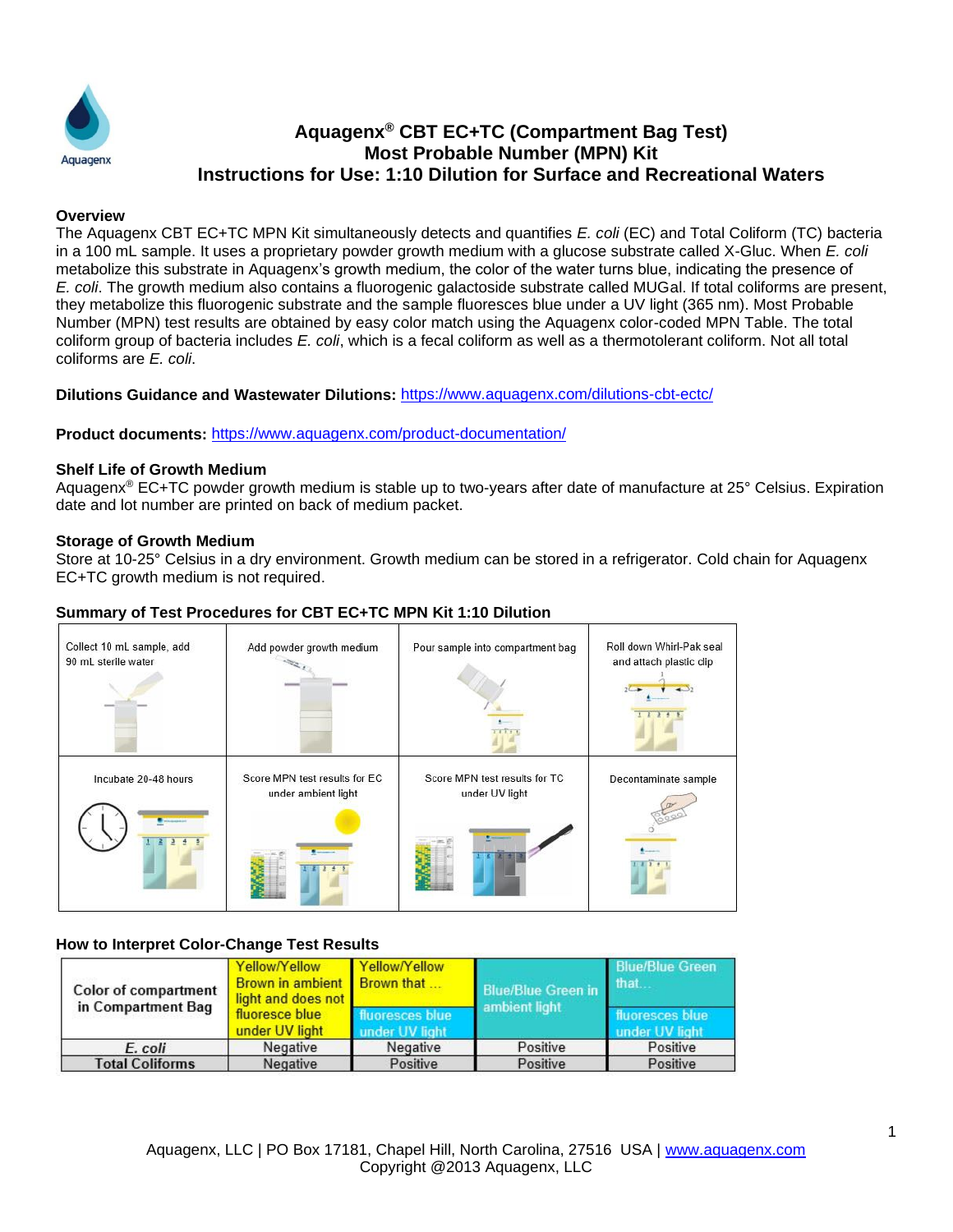# **Basis of Aquagenx CBT Most Probable Number (MPN) Table**

The Aquagenx CBT MPN Table originally was designed for drinking water testing and based on the World Health Organization "Guidelines for Drinking Water Quality," 4th Edition. We modified the MPN Table on page 4 to reflect a 1:10 dilution, which increases the CBT's range of detectable bacteria by a factor of 10. MPN of *E. coli* per 100 mL is estimated from the combination of positive (blue color) and negative (no blue color) compartments in the Aquagenx Compartment Bag. MPN of total coliforms per 100 mL is estimated from the combination of positive (blue fluorescence under UV light) and negative (no blue fluorescence under UV light) compartments in the Aquagenx Compartment Bag.

### **U.S. EPA 2012 Recreational Water Quality Criteria**

Aquagenx MPN Table risk categories are based on EPA Recommendation 1 for *E. coli*

| <b>CRITERIA</b><br><b>ELEMENTS</b> | <b>Recommendation 1</b><br>Estimated Illness Rate 36/1,000 |                  | <b>Recommendation 2</b><br>Estimated Illness Rate 32/1,000 |                  |  |
|------------------------------------|------------------------------------------------------------|------------------|------------------------------------------------------------|------------------|--|
| <b>Indicator</b>                   | GM (cfu/100 mL)                                            | STV (cfu/100 mL) | GM (cfu/100 mL)                                            | STV (cfu/100 mL) |  |
| Enterococci<br>(marine and fresh)  | 35                                                         | 130              | 30                                                         | 110              |  |
| E. coli<br>(fresh)                 | 126                                                        | 410              | 100                                                        | 320              |  |

Source: U.S. EPA Office of Water, EPA-820-F-12-061, Recreational Water Quality Criteria Fact Sheet

### **PROCEDURAL NOTES. SEE HOW-TO VIDEOS:** <https://www.aquagenx.com/how-to-use-cbt-ectc/>

### **1. Prepare work area**

Sanitize work area with disinfectant cleaning solution, paper towels or wipes.

### **2. Collect 10 mL water sample to add to Whirl-Pak® Thio-Bag®**

- Wearing disposable, thin plastic gloves is recommended. If you don't have gloves, do not touch inside of Thio-Bag with bare hands.
- White tablet in Thio-Bag is sodium thiosulfate, which neutralizes residual chlorine if present in sample. Do not remove it from the bag.
- Fill a sterile 10 mL pipette with water sample and pour into Thio-Bag.

# **3. Add 90 mL of diluent to Whirl-Pak Thio-Bag**

- Add 90 mL of *E. coli*-free water to Thio-Bag (up to 100 mL fill line).
- Diluent options: Standard Methods phosphate buffer; Autoclaved or boiled reagent water; Autoclaved or boiled tap water; High quality, certified bottled water. Some bottled waters are produced locally and are microbiologically unsafe; Distilled water from a commercial source and sold in properly sealed bottles. While not necessarily sterile, it should be free of *E. coli*.
- Record sample details such as date, time and location.

# **4. Add Aquagenx EC+TC growth medium to sample in Whirl-Pak Thio-Bag**

- We recommend testing procedure begins within six hours of sample collection. Do not add growth medium to the Thio-Bag until you are ready to complete the entire testing procedure.
- Open growth medium packet. Tear downward on serrated edge on medium packet that is nearest to letters EXP.
- Pour powder growth medium into Thio-Bag. Do not touch growth medium with bare fingers or hands.
- Roll down Whirl-Pak seal and close Thio-Bag shut.
- Dissolve medium in sample. Gently swirl the bag and squeeze clumps of powder until medium is dissolved.

### **5. Pour sample with dissolved medium from Thio-Bag into Aquagenx Compartment Bag**

- Label Compartment Bag or attach barcode asset tag to Compartment Bag. Tear off perforated seam at top of bag.
- Rub top of bag and sides of bag together to open so sample can run into each compartment.
- Use white tabs at top of Compartment Bag to pull bag open. Do not touch inside of bag with bare fingers or hands.
- Slowly pour sample into bag while gently tilting and squeezing bag to distribute sample among five compartments.
- Fill evenly to the top of the fill line across all five compartments.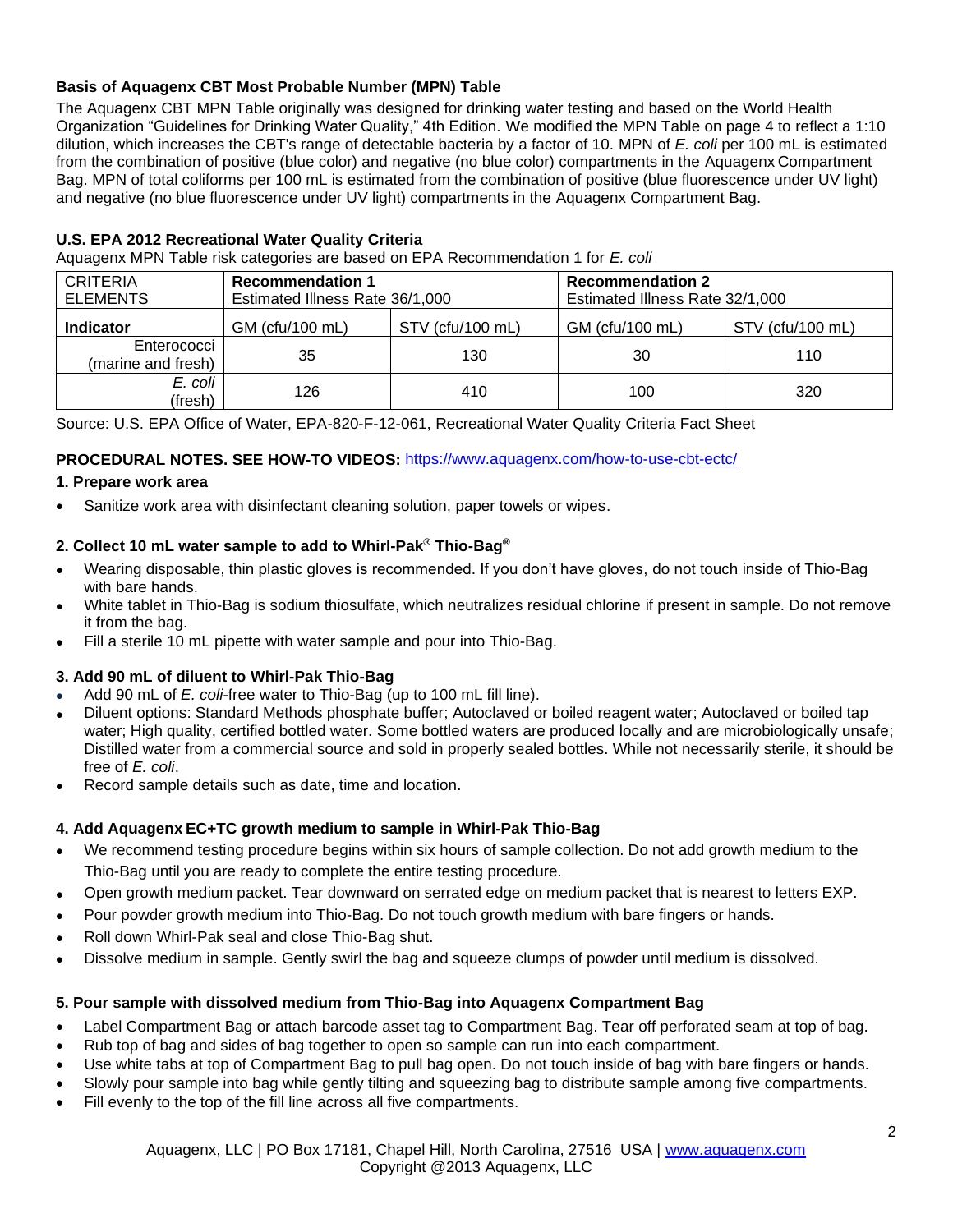### **6. Seal Compartment Bag shut**

- Roll down Whirl-Pak seal at top of Compartment Bag and fasten shut.
- Attach plastic seal clip across Compartment Bag to prevent water from leaking out of compartments. Place U-shape part of clip across width of bag along the fill line and *below the compartment openings*. Place rod-shaped part of the clip on the opposite side of Compartment Bag and snap into U-shape to lock in place.

### **7. Incubation Period and Temperatures**

- During the incubation period, CBTs can develop an odor. To help control odor, place CBTs in another sealed plastic bag or container during the incubation period.
- Ambient temperature incubation works at any temperatures between 25°- 44.5°C for detection of *E. coli* and/or total coliforms.
- Because the CBT works at variable temperatures, constant temperature control in an incubator is not required. However, at cooler temperatures, constant temperature incubation is recommended, if available.
- Note: over 40°C, some total coliforms will be inhibited, and the results may not be accurate for total coliform analysis.
- For regulatory compliance purposes, samples must be incubated at 35-37°C for 20-24 hours to detect and quantify *E. coli* and total coliforms.
- The CBT also can be used to detect and quantify thermotolerant (fecal) coliforms instead of total coliforms if the CBT samples are incubated at a temperature of 44.5°C (between 44-45°C) throughout an incubation period of 20-24 hours. Strict temperature control is required for this procedure.

### **Recommended Incubation Periods at Ambient Temperature Conditions:**

35-37°C: Incubate 20 hours 31-34°C: Incubate 24-30 hours

25-30°C: Incubate 40-48 hours

Below 25 C: Incubate in a portable incubator at 35-37°C for 24 hours or put in or near another heat source for up to 48 hours, depending on the temperature.

Over 40°C: Some total coliforms will be inhibited, and the results may not be accurate for total coliforms.

**See** "**Incubation Period Guidance":** <https://www.aquagenx.com/product-documentation/>

### **8. Score MPN test results**

- Hold the Compartment Bag next to Aquagenx MPN Table on page 4 to score test results.
- *E. coli* **– view in ambient light:**
	- o Yellow/yellow-brown compartment is negative for *E. coli* (absence).
	- o Blue/blue-green compartment is positive for *E. coli* (presence). Positive compartments include any trace of blue/blue-green, such as one or more specks of blue/blue-green, or blue/blue-green sediment at bottom of a compartment.
- **Total Coliform - shine UV light (365 nm) on Compartment Bag in dark environment:**
	- Compartments that fluoresce blue are positive for total coliforms. These include any compartments that are yellow/yellow-brown in ambient light that fluoresce blue under UV light.
	- o Compartments that are blue/blue-green in ambient light (positive for *E. coli)* are by definition also positive for total coliforms.
- Match color sequence of all five compartments to one of 32 color-coded rows in MPN Table to obtain MPN test results for *E. coli* and total coliforms.
- Record test results.

### **9. Decontaminate sample**

- Add 4 mL of liquid bleach (NaOCl) or sufficient chlorine tablets (calcium hypochlorite or sodium dichloroisocyanurate) to compartment bag to provide about 200 milligrams of free chlorine.
- After 30 minutes, pour contents into a sink, toilet or hole in ground and safely dispose the empty compartment bag.
- Retain plastic seal clip for reuse.